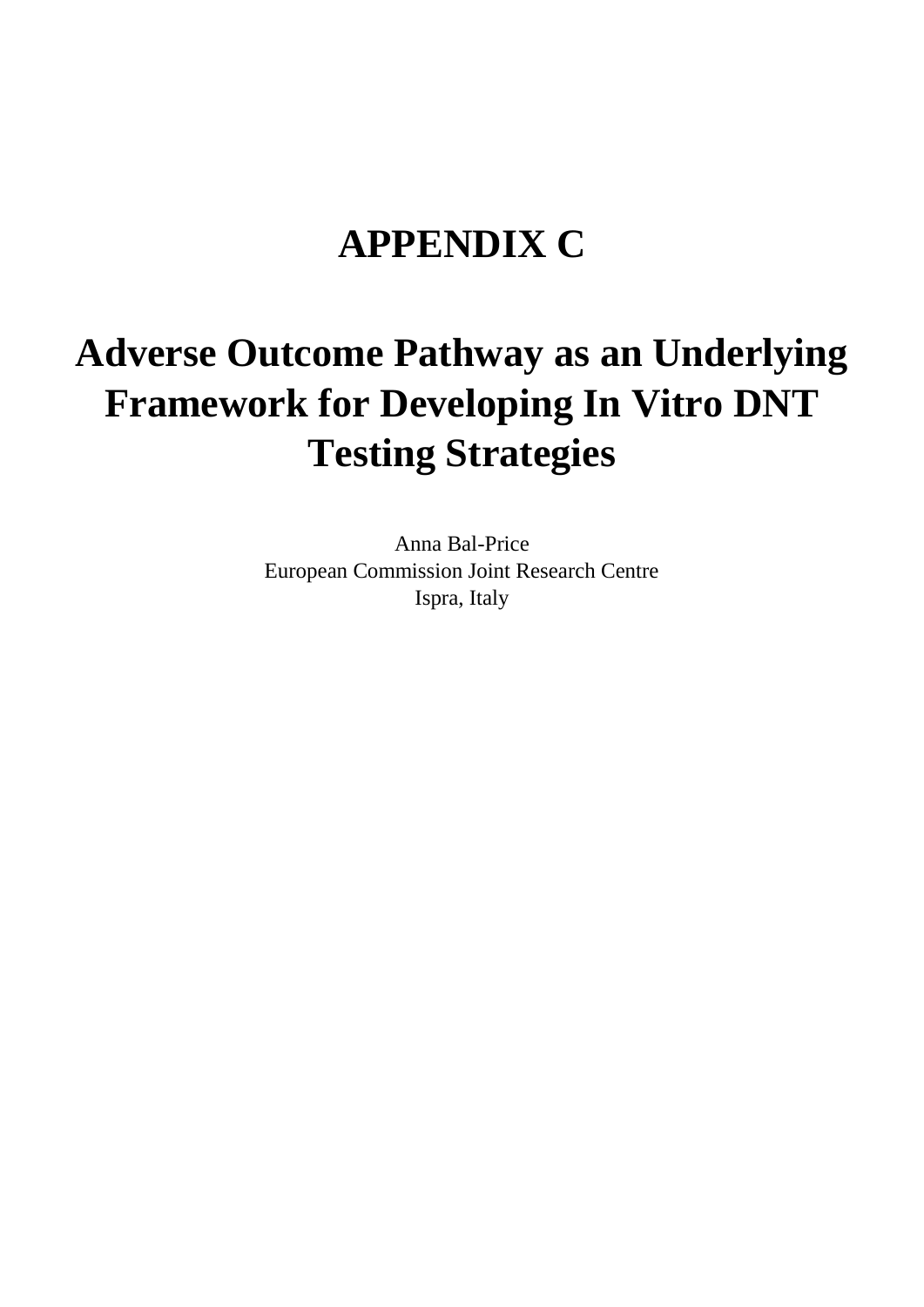## *Adverse Outcome Pathway as an Underlying Framework for Developing In Vitro DNT Testing Strategies*

The existing AOPs for DNT outcomes should facilitate the application of mechanistic knowledge of toxicity pathways (i.e., physiological signaling pathways perturbed upon chemical exposure) into regulatory decisions since adverse outcomes (AOs) are of regulatory relevance. Intermediate key events (KEs) represent pathways of toxicity at different biological levels (cellular, tissue and organ) which are empirically observable and measurable (Ankley et al., 2010). Therefore, in vitro DNT assays can utilize the KEs identified in DNT AOPs to detect potential developmental neurotoxicants. A battery of such in vitro test methods that relies on mechanistic KEs derived from AOPs should increase scientific confidence in *in vitro* data, and decrease uncertainty in the regulatory acceptance of in vitro assays, supporting paradigm shift towards a mechanistically-driven hazard identification and characterization and possibly risk assessment.

Furthermore, empirical evidence for describing key events relationship (KER) is based on relevant data found either from extant literature, or studies specifically designed for the purpose of AOP development. Therefore, if KERs are supported by a strong weight of evidence, in vitro assays anchored to these KEs increase confidence in the relevance of the KE to the AO. This is an important component of an IATA used in a flexible combination (fit-for-purpose) for various regulatory purposes.

Understanding the likelihood of effects (e.g., initiation of a toxicity pathway) occurring at lower, cellular levels of biological complexity through, for example in vitro testing or (Q)SAR, can also help to inform whether testing at higher levels of biological organisation (i.e., in vivo) is warranted.

Additionally, in vitro assays that allow an evaluation of the key neurodevelopmental processes specific for brain development such as cell proliferation, migration, differentiation, synaptogenesis neuronal network formation and function etc., often overlap with KEs identified in DNT AOPs, strengthening the biological context for the applied in vitro assays. Indeed, it is strongly documented in the existing literature that if these key neurodevelopmental processes are sufficiently perturbed upon exposure to a chemical, this can lead consequentially to DNT effects.

However, an approach based on individual AOPs (assays anchored to KEs) presents the limitation of being able to identify only a small number of positive "hits" (developmental neurotoxicants) eliciting toxicity through the specific AOP(s). Therefore, it has been proposed to identify key events common to many pathways described in individual AOPs. Following this recommendation, i.e., building network(s) of the existing individual AOPs relevant to DNT and determining the common KEs within such network (s), will facilitate the selection of the most critical/robust in vitro assays suitable to identify a number of developmental neurotoxicants, targeting various signalling pathways and triggered by diverse MIEs. Table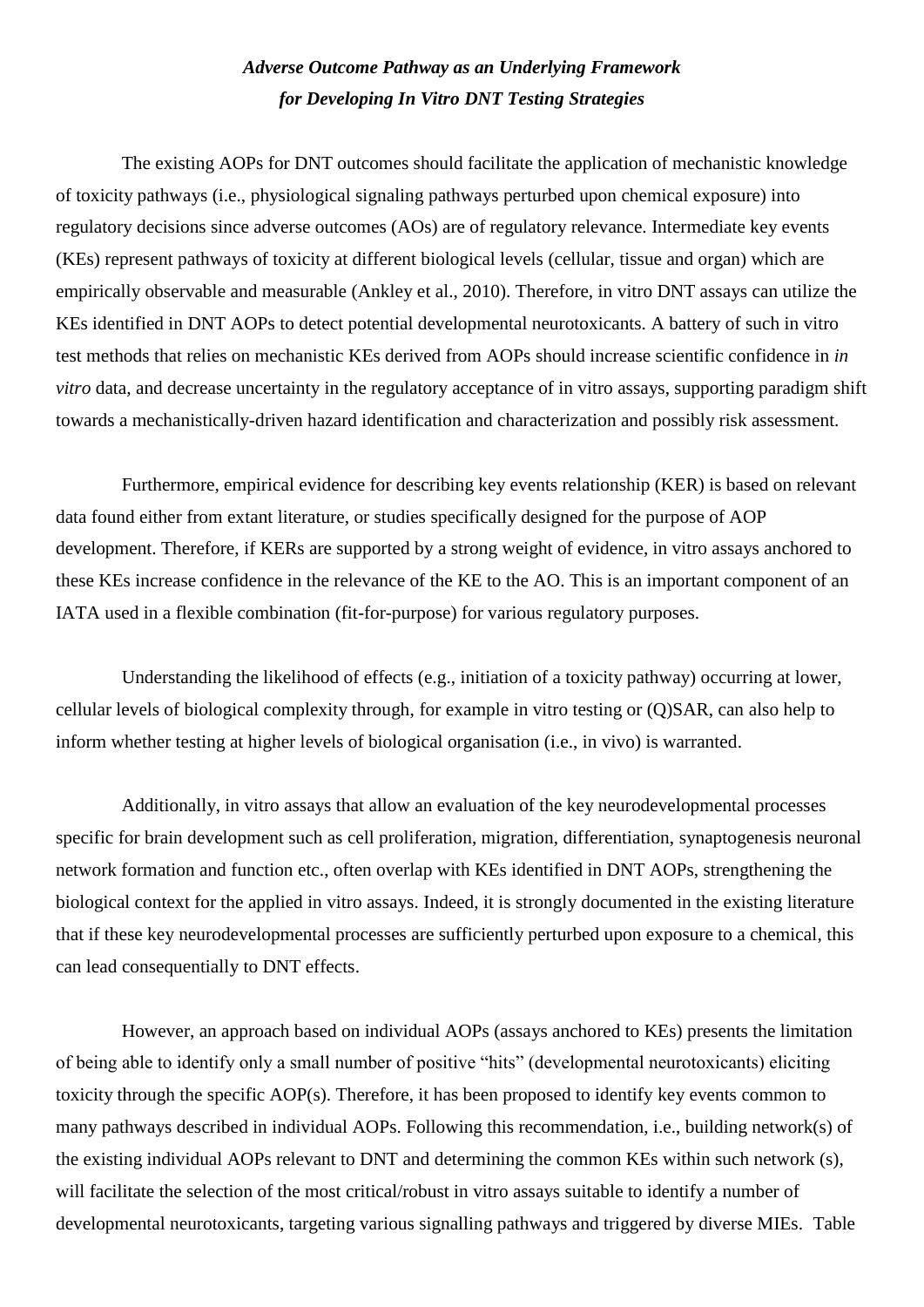C.1 lists the assay names in the DNT in vitro battery (see Appendix B for more detailed information). Table C.2 lists the neurodevelopmental processes and other endpoints that are assessed in the DNT IVB assays. Table C.3 illustrates how the neurodevelopmental processes measured in the DNT IVB assays map to Key Events in existing developmental neurotoxicity AOPs.

Furthermore, incorporation of supplementary information delivered from DNT in vitro mechanistic studies and other alternative approaches (e.g., QSAR, read across) would increase weight of evidence when, if necessary, combined with DNT in vivo testing where results may often be equivocal or open to different interpretations with respect to whether or not a chemical has the capacity to cause DNT effects and, if so, by what mechanisms. This can be achieved by using a battery of in vitro assays which permit evaluation of a range of key pathways that mediate DNT effects, perturbed neurodevelopmental processes at different developmental exposure windows and KEs identified in the existing AOPs relevant to DNT, using human models derived from human induced pluripotent stem cells (hiPSCs), rather than rodent test systems to avoid interspecies differences.

In addition, it is important to be able to define threshold(s) for KEs (quantitative AOPs), allowing discriminating between changes observed in in vitro studies as adaptive processes normally found in biological systems in vivo, from those that are predictive of adverse outcomes. Coupling the adverse or adaptive nature of the measured endpoints with absorption, distribution, metabolism, and excretion (ADME) data and exposure information derived from in vitro to in vivo extrapolation (IVIVE) will increase the level of confidence in the information derived from in vitro assays anchored to KEs, especially if based on human neuronal/glial cells derived from hiPSCs (mimicking human biology) and coupled with models of chemical kinetics and dynamics, being more predictive for an in vivo exposure scenario.

## References

- Ankley GT, Bennett RS, Erickson RJ, Hoff DJ, Hornung MW, Johnson RD, et al. (2010). Adverse outcome pathways: a conceptual framework to support ecotoxicology research and risk assessment. Environ Toxicol Chem. 2010; 29:730–741.
- Bal-Price A.,Crofton K.M., Sachana M., Shafer T.J., Behl M., Forsby A., Hargreaves A., Landesmann B.,Lein P.J., et al. (2015). Putative adverse outcome pathways relevant to neurotoxicity. Supplementary material. Crit Rev Toxicol, 45, 83–91.
- Barenys M., Reverte I., Masjosthusmann S., Gómez-Catalán J., Fritsche E. (2020). Developmental neurotoxicity of MDMA. A systematic literature review summarized in a putative adverse outcome pathway. Neurotoxicology 78:209-241.
- EPA, U.S., 2017. Continuing Development of Alternative High-Throughput Screens to Determine Endocrine Disruption, Focusing on Androgen Receptor, Steroidogenesis, and Thyroid Pathways. https://cfpub.epa.gov/si/si\_public\_record\_report.cfm dirEntryId=338571.
- Hassan I., El-Masri H., Kosian P. A., Ford J., Degitz S. J., Gilbert M. E. (2017). Neurodevelopment and Thyroid Hormone Synthesis Inhibition in the Rat: Quantitative Understanding within the Adverse Outcome Pathway framework. Toxicological Sciences, 160(1), 57–73
- von Stackelberg K., Guzy E., Chu T., Henn B. C. (2015). Exposure to mixtures of metals and neurodevelopmental outcomes: A multidisciplinary review using an adverse outcome pathway framework. Risk Analysis 35, 971–1016.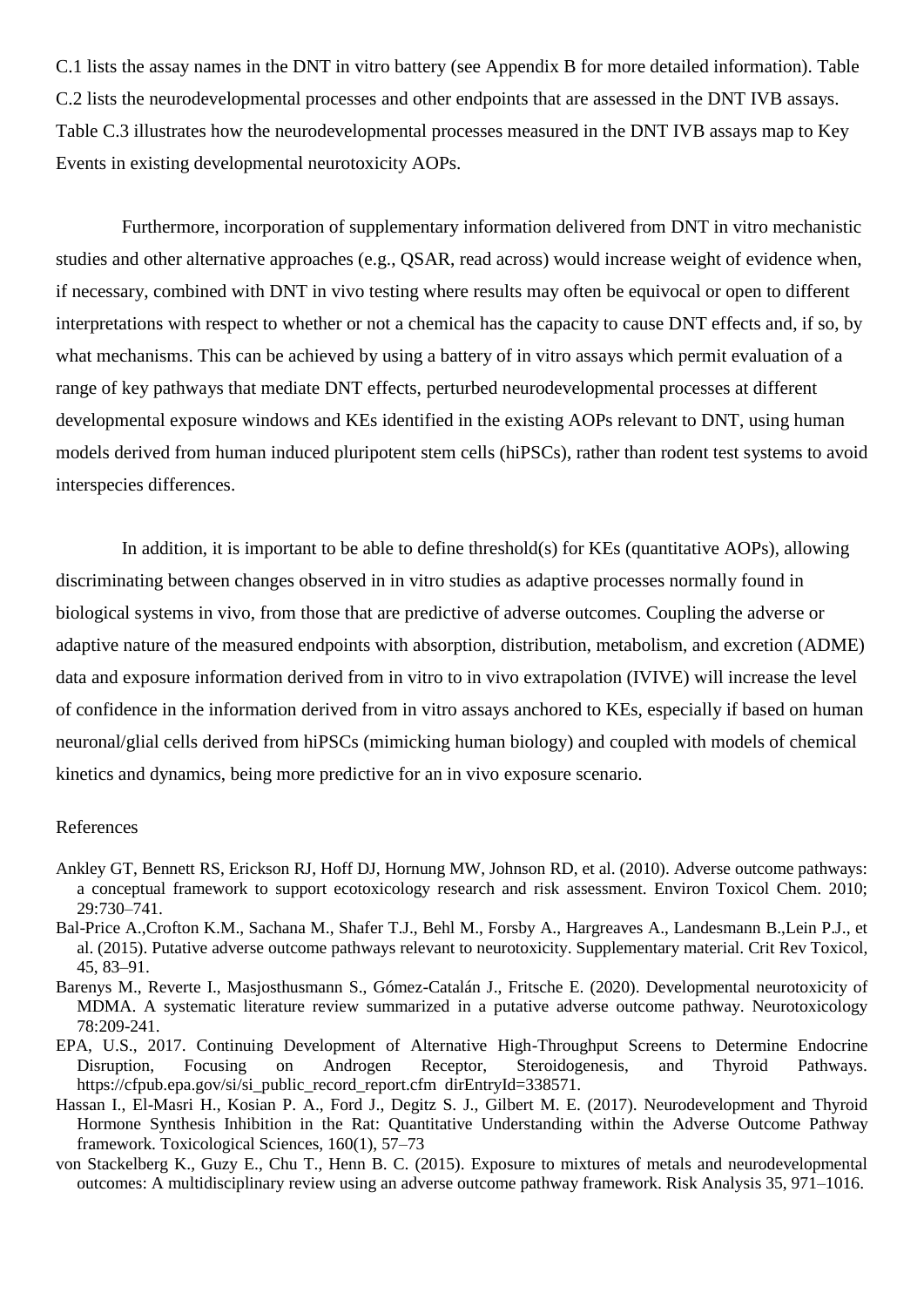**Table C.1.** Assay names and neurodevelopmental processes assessed, in the DNT in vitro battery. Assay names are from Table 2.3 in the Draft Guidance Document. Note the ToxTemplate files in Appendix B contain detailed information for all the assays).

| <b>Assay Name</b>          | <b>Process</b>                  | <b>Appendix Number</b> |
|----------------------------|---------------------------------|------------------------|
| NPC1                       | Proliferation                   | Appendix B.1           |
|                            |                                 |                        |
| NPC <sub>2a</sub>          | Migration                       | Appendix B.2           |
| NPC <sub>2b</sub>          | Migration                       | Appendix B.2           |
| NPC <sub>2c</sub>          | Migration                       | Appendix B.2           |
| NPC3                       | Neuronal Differentiation        | Appendix B.2           |
| NPC4                       | Neurite Outgrowth               | Appendix B.2           |
| NPC5                       | <b>Glial Differentiation</b>    | Appendix B.2           |
| UKN <sub>2</sub>           | Migration                       | Appendix B.3           |
| UKN4                       | Neurite Outgrowth               | Appendix B.4           |
| UKN5                       | Neurite Outgrowth               | Appendix B.5           |
| <b>Cortical Initiation</b> | Neurite Outgrowth               | Appendix B.11          |
| <b>Cortical Maturation</b> | <b>Neurite Maturation</b>       | Appendix B.9           |
| <b>Cortical MEA</b>        | <b>Neural Network Formation</b> | Appendix B.7           |
| Cortical Synapo            | Synaptogenesis                  | Appendix B.9           |
| hN initiation              | Neurite Outgrowth               | Appendix B.10          |
| hNP1 Apop                  | <b>NPC</b> Apoptosis            | Appendix B.6           |
| hNP1 Prolif                | <b>NPC</b> Proliferation        | Appendix B.8           |

|                | <b>Table C.2.</b> Neurodevelopmental processes and other endpoints in the DNT IVB assays. |
|----------------|-------------------------------------------------------------------------------------------|
|                | Proliferation                                                                             |
| 2              | Neuronal differentiation                                                                  |
| 3              | Neurite outgrowth (neurite length, neurite area)                                          |
| $\overline{4}$ | Oligodendrocyte differentiation                                                           |
| 5              | <b>Neural Crest Cell Migration Assay</b>                                                  |
| 6              | Neurite Outgrowth of Neural Crest Cells                                                   |
| $\overline{7}$ | Neuronal network formation and function                                                   |
| 8              | Synaptogenesis                                                                            |
| 9              | Cell viability                                                                            |
| 10             | Cytotoxicity                                                                              |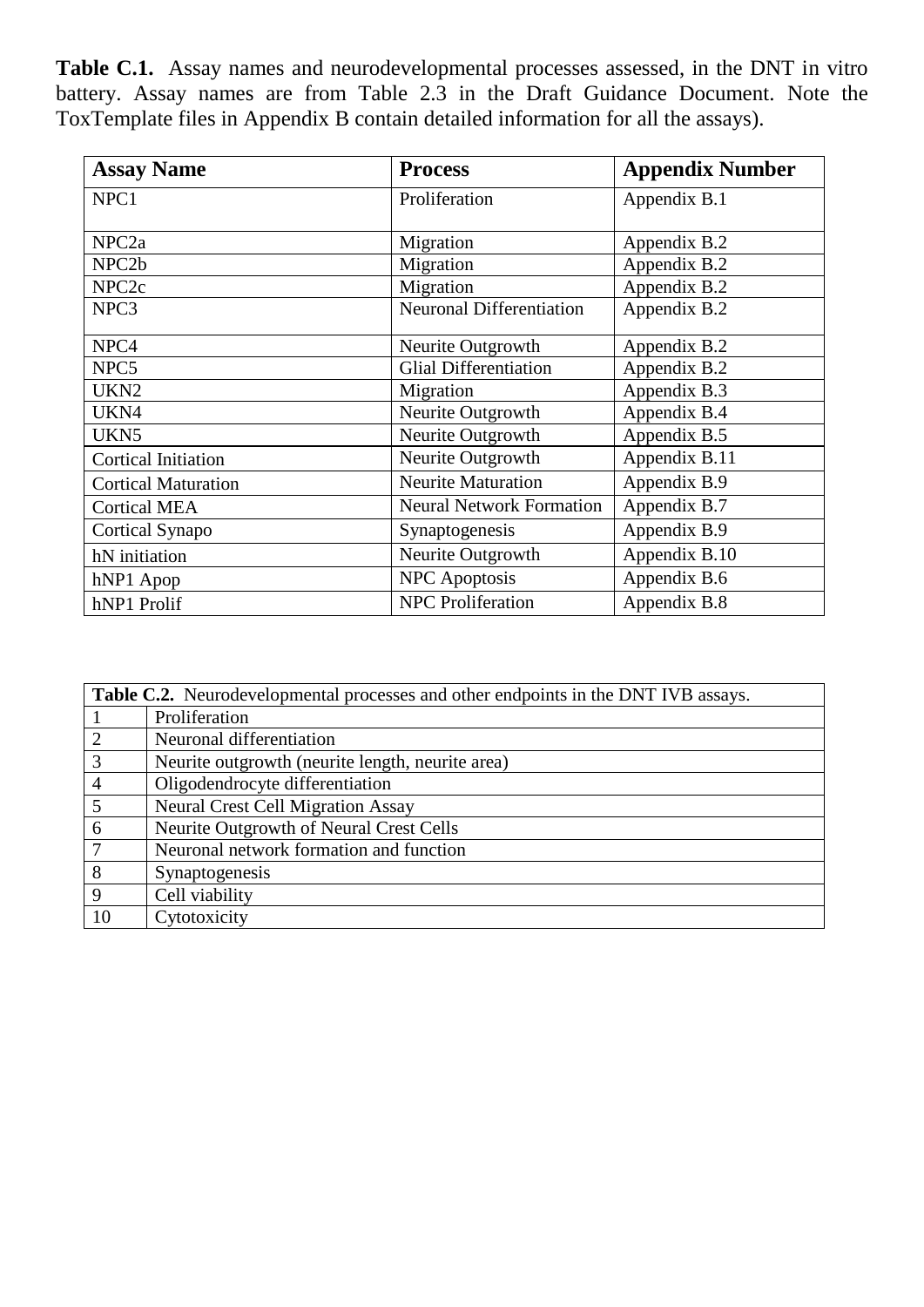Table C.3. Processes measured in the DNT IVB mapped to Key Events in developmental neurotoxicity AOPs.

| <b>AOPS</b><br>(AOP-Wiki)                                          | Key Events (KEs) and corresponding in vitro assay                                                                                                                                                                        |                                                                                                                                                                                                       |                                       |                                     |                                                   |                                             |                                        |                                 |                                                     |                                                       |  |  |  |
|--------------------------------------------------------------------|--------------------------------------------------------------------------------------------------------------------------------------------------------------------------------------------------------------------------|-------------------------------------------------------------------------------------------------------------------------------------------------------------------------------------------------------|---------------------------------------|-------------------------------------|---------------------------------------------------|---------------------------------------------|----------------------------------------|---------------------------------|-----------------------------------------------------|-------------------------------------------------------|--|--|--|
| <b>AOP 12</b><br>(AOP-Wiki,<br><b>TFHA/WNT</b><br><b>Endorsed)</b> | Title: Chronic binding of antagonist to N-methyl-D-aspartate receptors (NMDARs) during brain development<br>to neurodegeneration with impairment in learning and memory in aging (AOP-Wiki: https://aopwiki.org/aops/12) |                                                                                                                                                                                                       |                                       |                                     |                                                   |                                             |                                        |                                 |                                                     |                                                       |  |  |  |
| <b>KEs</b>                                                         | <b>Binding of</b><br>antagonist to the<br><b>NMDA Receptor</b><br>(MIE)                                                                                                                                                  | Inhibition<br>of NMDA<br>Receptor                                                                                                                                                                     | Decreased<br>calcium<br>influx        | Reduced<br>levels of<br><b>BDNF</b> | Cell injury/<br>death                             | Neuro-<br>inflammation                      | Neurodege-<br>neration                 | (AO)                            | Impairment of<br>lerning and memory                 |                                                       |  |  |  |
| In vitro<br>assays                                                 |                                                                                                                                                                                                                          |                                                                                                                                                                                                       |                                       |                                     | Viability,<br>cytotoxicity                        |                                             | Viability,<br>cytotoxicity             |                                 |                                                     |                                                       |  |  |  |
| <b>AOP 13</b><br>(AOP-Wiki,<br><b>TFHA/WNT</b><br><b>Endorsed)</b> |                                                                                                                                                                                                                          | Title: Chronic binding of antagonist to N-methyl-D-aspartate receptors (NMDARs) during brain development<br>induces impairment of learning and memory ability (AOP-Wiki: https://aopwiki.org/aops/13) |                                       |                                     |                                                   |                                             |                                        |                                 |                                                     |                                                       |  |  |  |
| <b>KEs</b>                                                         | <b>Binding of</b><br>antagonist,<br><b>NMDA</b> receptors<br>(MIE)                                                                                                                                                       | Inhibition<br>of NMDA<br>Receptor                                                                                                                                                                     | <b>Decreased</b><br>calcium<br>influx | Reduced<br><b>levels</b><br>of BDNF | Reduced<br>Presynaptic<br>Release<br>of glutamate | Aberrant,<br><b>Dendritic</b><br>morphology | Cell injury<br>8 <sub>k</sub><br>Death | Decreased<br>Synaptoge<br>nesis | <b>Decreased</b><br>Neuronal<br>network<br>function | <b>Impairment</b><br>of lerning<br>and memory<br>(AO) |  |  |  |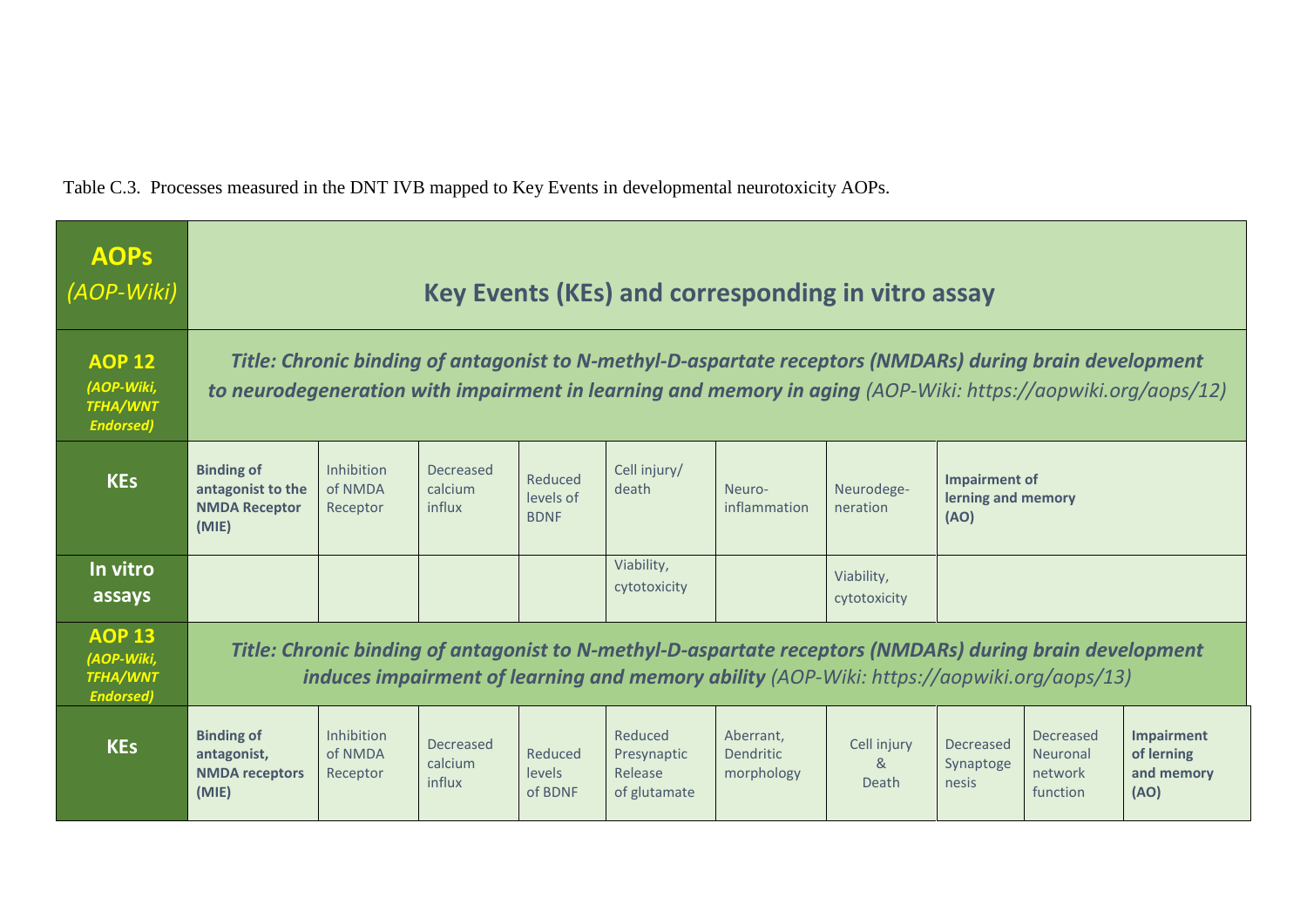| In vitro<br>assays                                                                     |                                                                                                    |                                                                                                     |                                                                               |                                                              |                                                                                                          | Neurite length<br>and neurite<br>area                          | Viabilty,<br>Cytotoxicity                                                                                                                                                                              | Synaptoge<br>nesis                                        | Neuronal<br>network<br>formation<br>and function     |  |
|----------------------------------------------------------------------------------------|----------------------------------------------------------------------------------------------------|-----------------------------------------------------------------------------------------------------|-------------------------------------------------------------------------------|--------------------------------------------------------------|----------------------------------------------------------------------------------------------------------|----------------------------------------------------------------|--------------------------------------------------------------------------------------------------------------------------------------------------------------------------------------------------------|-----------------------------------------------------------|------------------------------------------------------|--|
| <b>AOP</b><br>(under<br>development,<br><b>EFSA Scientific</b><br><b>Opinion 2021)</b> |                                                                                                    |                                                                                                     |                                                                               |                                                              |                                                                                                          |                                                                | Title: Binding of deltamethrin to Voltage Gated Sodium Channels (VGSCs) leads to the disruption action potential<br>resulting in impairment of behavioral function (sensory motor reflex and learning) |                                                           |                                                      |  |
| <b>KEs</b>                                                                             | <b>Binding to VGSC</b><br>(MIE 1)<br><b>Binding to</b><br><b>Ryanodine</b><br>receptors<br>(MIE 2) | Disruption of<br>sodium<br>channel gate<br>kinetics<br>hannel gate<br>kinetics<br>(KE1 For<br>MIE1) | Disruption of<br>intracellular<br>Ca channel<br>kinetics<br>(KE1 for<br>MIE2) | Disruption<br>of action<br>potential<br>generation<br>(KE 2) | Disruption of<br>axon terminal<br>depolarization<br>changes in<br>neurotrans-<br>mitter release<br>(KE3) | Decreased<br>oligodendro-<br>cytes<br>differentiation<br>(KE5) | Increase of<br>intracellular<br>sodium in<br>microglia cells.<br>(KE6)                                                                                                                                 | Altered<br>neuronal<br>network<br>function<br>(KE4)       | <b>Impairment</b><br>behavioural<br>function<br>(AO) |  |
| In vitro<br>assays                                                                     |                                                                                                    |                                                                                                     |                                                                               | Neuronal<br>network<br>formation<br>and<br>function          | Neuronal<br>network<br>formation and<br>function                                                         | Oligodedro-<br>cytes<br>differentiation                        |                                                                                                                                                                                                        | Neuronal<br>network<br>formation<br>and<br>function       |                                                      |  |
| <b>AOP 42</b><br>(AOP-Wiki,<br><b>TFHA/WNT</b><br><b>Endorsed)</b>                     | Title: Inhibition of Thyroperoxidase and Subsequent Adverse Neurodevelopmental Outcomes in Mammals |                                                                                                     |                                                                               |                                                              |                                                                                                          | (AOP-Wiki: https://aopwiki.org/aops/42)                        |                                                                                                                                                                                                        |                                                           |                                                      |  |
| <b>KEs</b>                                                                             | Thyroperoxidase<br><b>Inhibition</b><br>(MIE)                                                      | TH synthesis,<br><b>Decreased</b>                                                                   | T4 in serum,<br>Decreased                                                     | T4 in<br>neuronal<br>tissue,<br>Decreased                    | Hippocampal<br>gene<br>expression,<br>Altered                                                            | Hippocampal<br>anatomy,<br>Altered                             | Hippocampal<br>Physiology,<br>Altered                                                                                                                                                                  | <b>Cognitive</b><br>Function,<br><b>Decreased</b><br>(AO) |                                                      |  |
| <b>In Vitro</b><br>assays                                                              |                                                                                                    |                                                                                                     |                                                                               |                                                              |                                                                                                          |                                                                | Synapto-<br>genesis,<br>Neuronal<br>network                                                                                                                                                            |                                                           |                                                      |  |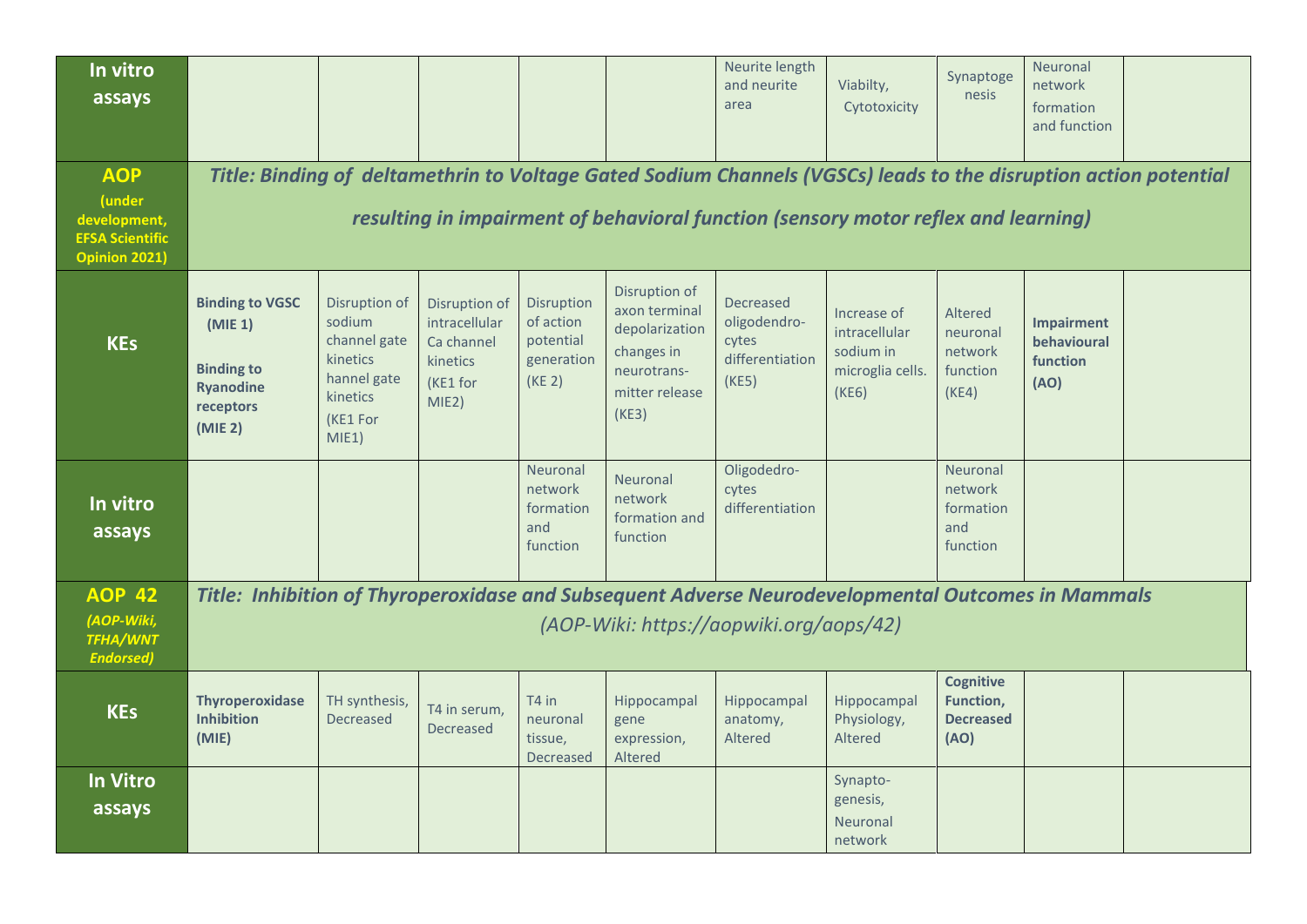|                                                                    |                                                                                                                                                                   |                                                                                  |                                                 |                                                    |                                        |                                            | formation and<br>function                                                                                                                                |                                   |                                                  |                                                      |  |
|--------------------------------------------------------------------|-------------------------------------------------------------------------------------------------------------------------------------------------------------------|----------------------------------------------------------------------------------|-------------------------------------------------|----------------------------------------------------|----------------------------------------|--------------------------------------------|----------------------------------------------------------------------------------------------------------------------------------------------------------|-----------------------------------|--------------------------------------------------|------------------------------------------------------|--|
| <b>AOP</b><br>(outlined in<br>Hassan et al.,<br>2017               | Thyroid hormone (TH) synthesis inhibition and development of a cortical brain malformation,<br>a cortical heterotopia                                             |                                                                                  |                                                 |                                                    |                                        |                                            |                                                                                                                                                          |                                   |                                                  |                                                      |  |
| <b>KEs</b>                                                         | <b>Thyroperoxidase</b><br>inhibition<br>(in dam and<br>Fetus)<br>(MIE)                                                                                            | TH release in<br>dam and<br>fetus<br>decreased                                   | TH in serum<br>of dam and<br>fetus<br>decreased | TH in fetus<br>brain<br>decreased                  | <b>Cortical</b><br>heterotopia<br>(AO) |                                            |                                                                                                                                                          |                                   |                                                  |                                                      |  |
| In vitro<br>assays                                                 |                                                                                                                                                                   |                                                                                  |                                                 |                                                    |                                        |                                            |                                                                                                                                                          |                                   |                                                  |                                                      |  |
| <b>AOP 54</b><br>(AOP-Wiki,<br><b>TFHA/WNT</b><br><b>Endorsed)</b> | Title: Inhibition of Na+/I- symporter (NIS) decreases TH synthesis leading to learning and memory deficits in children<br>(AOP-Wiki: https://aopwiki.org/aops/54) |                                                                                  |                                                 |                                                    |                                        |                                            |                                                                                                                                                          |                                   |                                                  |                                                      |  |
| <b>KEs</b>                                                         | Inhibition, Na+/I-<br>symporter (NIS)<br>(MIE)                                                                                                                    | Thyroidal<br>lodide,<br>Decreased                                                | TH synthesis,<br>Decreased                      | T4 in<br>serum,<br>Decreased                       | T4 in neuronal<br>tissue,<br>Decreased | BDNF,<br>Reduced                           | GABAergic<br>interneurons,<br>Decreased                                                                                                                  | Synapto-<br>genesis,<br>Decreased | Neuronal<br>network<br>function,<br>Decreased    | Impairment,<br><b>Learning</b><br>and memory<br>(AO) |  |
| In vitro<br>assays                                                 |                                                                                                                                                                   |                                                                                  |                                                 |                                                    |                                        |                                            |                                                                                                                                                          | Synapto-<br>genesis               | Neuronal<br>network<br>formation<br>and function |                                                      |  |
| <b>AOP 8</b><br>(AOP-Wiki, under<br>development)                   |                                                                                                                                                                   |                                                                                  |                                                 |                                                    |                                        |                                            | Upregulation of Thyroid Hormone Catabolism via Activation of Hepatic Nuclear Receptors,<br>and Subsequent Adverse Neurodevelopmental Outcomes in Mammals |                                   |                                                  |                                                      |  |
| <b>KEs</b>                                                         | <b>Xenobiotic</b><br>nuclear receptor<br>activation<br>(MIE)                                                                                                      | Increased<br><b>Phase II</b><br>catabolism/<br>Increased<br>hepatic<br>transport | Decreased<br>T4/T3<br>serum<br>levels           | <b>Decreased</b><br>tissue TH<br>concentrat<br>ion | Altered neuro-<br>development          | <b>Neurological</b><br>dysfunction<br>(AO) |                                                                                                                                                          |                                   |                                                  |                                                      |  |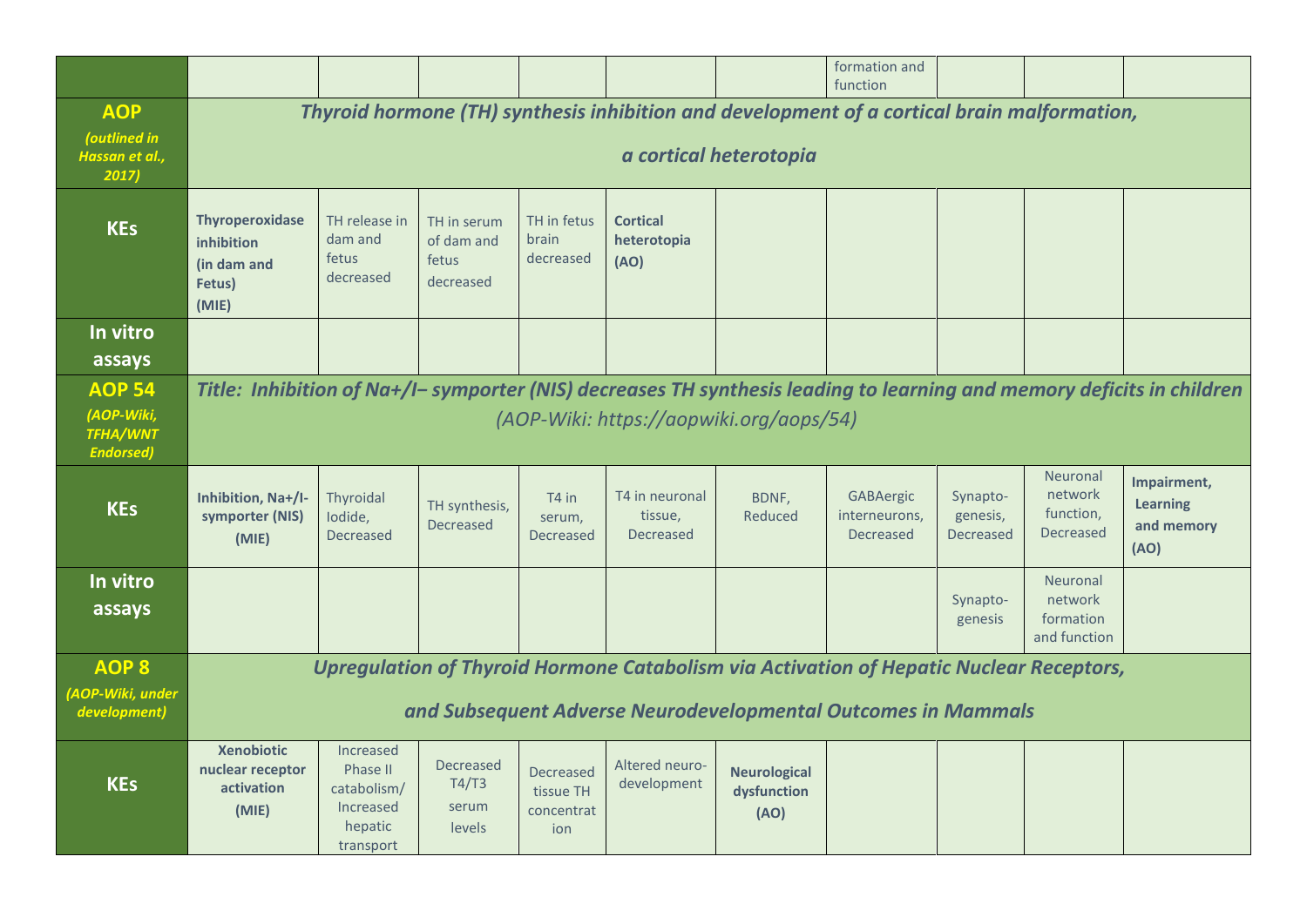| In vitro<br>assays                                                    |                                                                                                                                                                                                                     |                                                           |                                    |                                               |                                                              |                                               |                                                                                                        |                                                                                                         |                                                           |                                               |  |  |
|-----------------------------------------------------------------------|---------------------------------------------------------------------------------------------------------------------------------------------------------------------------------------------------------------------|-----------------------------------------------------------|------------------------------------|-----------------------------------------------|--------------------------------------------------------------|-----------------------------------------------|--------------------------------------------------------------------------------------------------------|---------------------------------------------------------------------------------------------------------|-----------------------------------------------------------|-----------------------------------------------|--|--|
| <b>AOP 17</b><br>(AOP-Wiki,<br><b>EAGMST Under</b><br><b>Review</b> ) | Binding of electrophilic chemicals to SH(thiol)-group of proteins and /or to seleno-proteins involved in protection<br>against oxidative stress during brain development leads to impairment of learning and memory |                                                           |                                    |                                               |                                                              |                                               |                                                                                                        |                                                                                                         |                                                           |                                               |  |  |
| <b>KEs</b>                                                            | <b>Binding to</b><br>Thiol/seleno-<br>proteins involved<br>in protection<br>against oxidative<br>stress<br>(MIE)                                                                                                    | Decreased<br>protection<br>against<br>oxidative<br>stress | <b>GSH</b><br>depletion            | Oxidative<br>stress                           | Glutamate<br>dyshomeo-<br>stasis                             | Cell<br>injury/death                          | Neuroinfla-<br>mmation                                                                                 | <b>Tissue</b><br>resident<br>cell<br>activation/<br>Increased<br>Pro-<br>inflamma-<br>tory<br>mediators | <b>Decrease</b><br>of<br>neuronal<br>network<br>function  | Impairment,<br>learning<br>and memory<br>(AO) |  |  |
| In vitro<br>assays                                                    |                                                                                                                                                                                                                     |                                                           |                                    |                                               |                                                              | Viability<br>Cytotoxicity                     |                                                                                                        |                                                                                                         | Neuronal<br>network<br>formation<br>and function          |                                               |  |  |
| <b>AOP 134</b><br>(AOP-Wiki, under<br>development)                    |                                                                                                                                                                                                                     |                                                           |                                    |                                               |                                                              |                                               | Sodium Iodide Symporter (NIS) Inhibition and Subsequent Adverse Neurodevelopmental Outcomes in Mammals |                                                                                                         |                                                           |                                               |  |  |
| <b>KEs</b>                                                            | Inhibition, Na+/I-<br>symporter (NIS)<br>(MIE)                                                                                                                                                                      | Thyroid<br>hormone<br>synthesis,<br><b>Decreased</b>      | Decrease of<br>Thyroidal<br>iodide | Thyroxine<br>$(T4)$ in<br>serum,<br>Decreased | Thyroxine (T4)<br>in neuronal<br>tissue,<br><b>Decreased</b> | Hippocampal<br>gene<br>expression,<br>Altered | Hippocampal<br>anatomy,<br>Altered                                                                     | Hippocam<br>pal<br>Physiology<br>, Altered                                                              | <b>Cognitive</b><br>Function,<br><b>Decreased</b><br>(AO) |                                               |  |  |
| In vitro<br>assays                                                    |                                                                                                                                                                                                                     |                                                           |                                    |                                               |                                                              |                                               |                                                                                                        | Neuronal<br>network<br>formation<br>and<br>function                                                     |                                                           |                                               |  |  |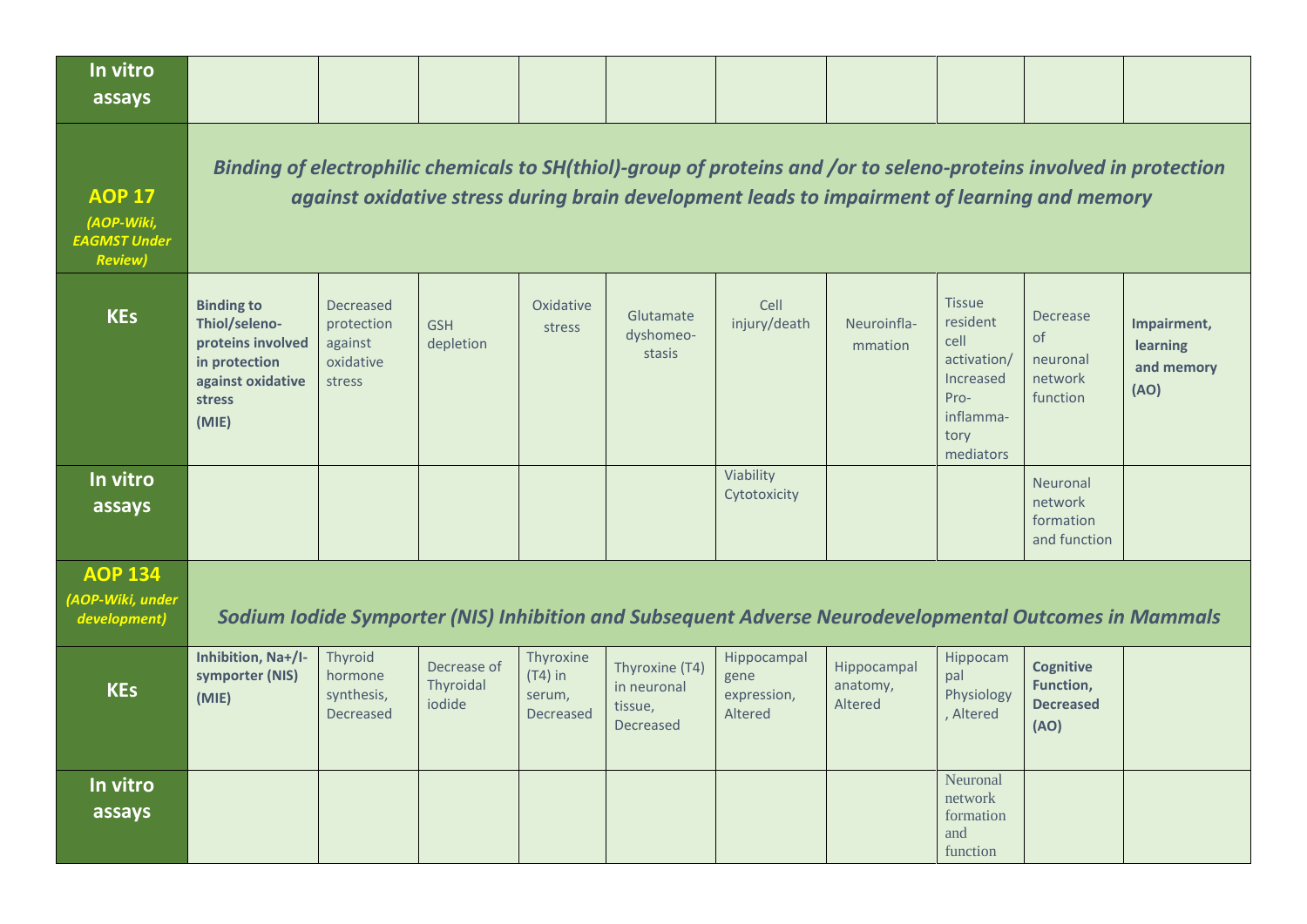| <b>AOP 152</b><br>(AOP-Wiki, under<br>development) | Interference with thyroid serum binding protein transthyretin and subsequent adverse<br>human neurodevelopmental toxicity |                                                                       |                                               |                                                     |                                                       |                                  |                                                                                                |                                                 |                                                                |                                                           |  |
|----------------------------------------------------|---------------------------------------------------------------------------------------------------------------------------|-----------------------------------------------------------------------|-----------------------------------------------|-----------------------------------------------------|-------------------------------------------------------|----------------------------------|------------------------------------------------------------------------------------------------|-------------------------------------------------|----------------------------------------------------------------|-----------------------------------------------------------|--|
| <b>KEs</b>                                         | Binding,<br><b>Transthyretin in</b><br>serum<br>(MIE)                                                                     | Serum<br>thyroxine<br>(T4) from<br>transthyretin<br>Desplace-<br>ment | Increased,<br>Free serum<br>thyroxine<br>(T4) | Increased,<br>Uptake of<br>thyroxine<br>into tissue | Increased,<br>Clearance of<br>thyroxine<br>from serum | T4 in serum,<br><b>Decreased</b> | T4 in neuronal<br>tissue,<br>Decreased                                                         | Hippocam<br>pal gene<br>expression<br>, Altered | Hippocampa<br><b>l</b> anatomy<br>and<br>pyysiology<br>Altered | <b>Cognitive</b><br>Function,<br><b>Decreased</b><br>(AO) |  |
| In vitro<br>assays                                 |                                                                                                                           |                                                                       |                                               |                                                     |                                                       |                                  |                                                                                                |                                                 |                                                                |                                                           |  |
| <b>AOP 275</b><br>(AOP-Wiki, under<br>development) |                                                                                                                           |                                                                       |                                               |                                                     |                                                       |                                  | Histone deacetylase inhibition leads to neural tube defects                                    |                                                 |                                                                |                                                           |  |
| <b>KEs</b>                                         | <b>Histone</b><br>deacetylase<br>inhibition<br>(MIE)                                                                      | Histone<br>acetylation,<br>increase                                   | Altered,<br>Gene<br>Expression                | Altered<br>differentiat<br>ion                      | <b>Neural tube</b><br>defects<br>(AO)                 |                                  |                                                                                                |                                                 |                                                                |                                                           |  |
| In vitro<br>assays                                 |                                                                                                                           |                                                                       |                                               | Neurite<br>length and<br>neurite<br>area            |                                                       |                                  |                                                                                                |                                                 |                                                                |                                                           |  |
| <b>AOP 300</b><br>(AOP-Wiki, under<br>development) |                                                                                                                           |                                                                       |                                               |                                                     |                                                       |                                  | Thyroid Receptor (TR) Antagonism and Subsequent Adverse Neurodevelopmental Outcomes in Mammals |                                                 |                                                                |                                                           |  |
| <b>KEs</b>                                         | <b>TR Antagonism</b><br>(MIE)                                                                                             | Hippocampal<br>gene<br>expression,<br>Altered                         | Hippocampa<br>I anatomy,<br>Altered           | Hippocam<br>pal<br>Physiology<br>, Altered          | Cognitive<br>Function,<br><b>Decreased</b><br>(AO)    |                                  |                                                                                                |                                                 |                                                                |                                                           |  |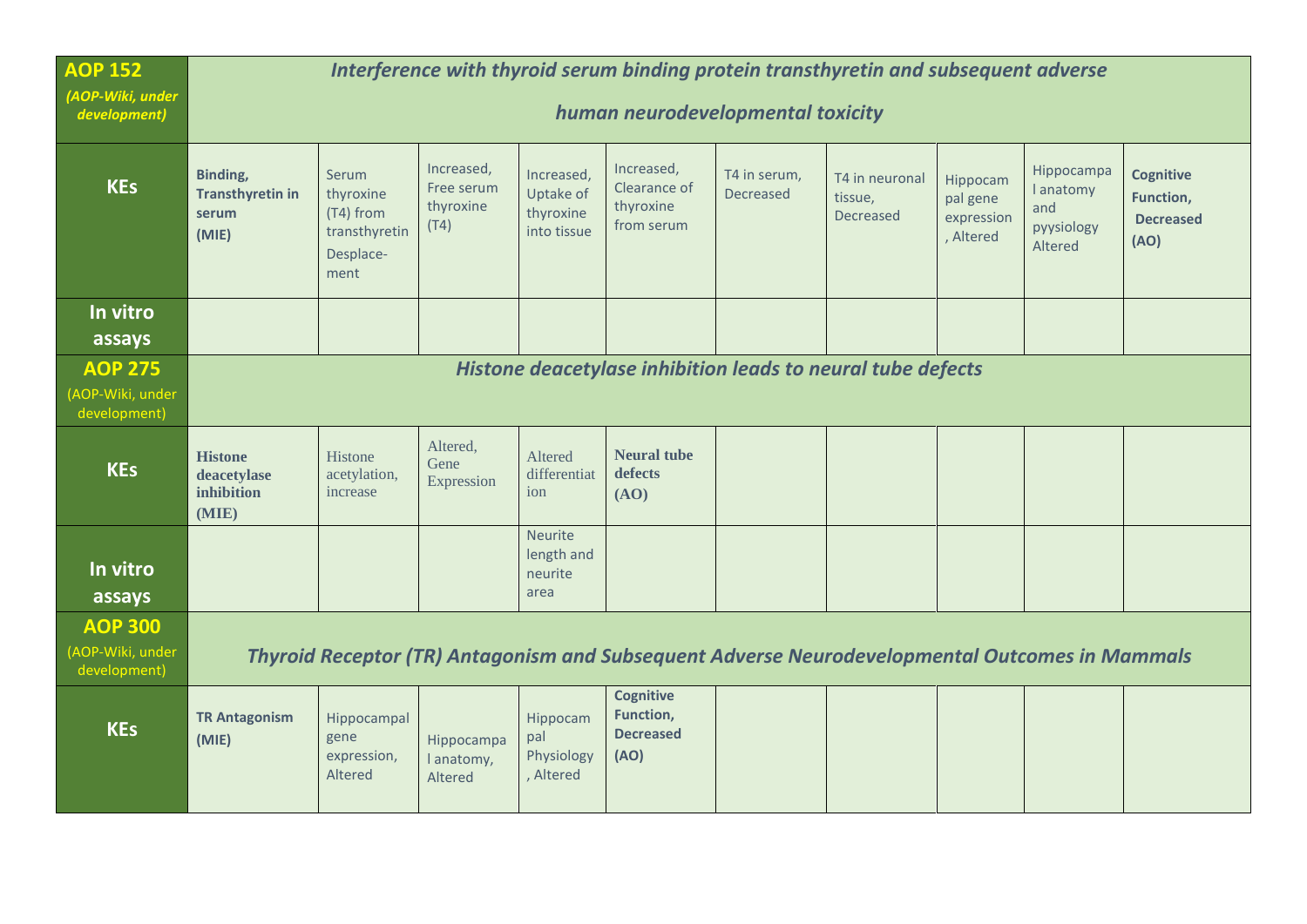| In vitro<br>assays                     |                                                                                                                                                        |                                                                                                                                    |                                           |                                                |                                               |                                                                    |  |  |  |  |  |  |
|----------------------------------------|--------------------------------------------------------------------------------------------------------------------------------------------------------|------------------------------------------------------------------------------------------------------------------------------------|-------------------------------------------|------------------------------------------------|-----------------------------------------------|--------------------------------------------------------------------|--|--|--|--|--|--|
| <b>AOP</b><br>(US EPA report,<br>2017) | Inhibition of deiodinase results in decreased thyroxine (T4) to triiodothyronine (T3) conversion<br>and subsequent adverse neurodevelopmental outcomes |                                                                                                                                    |                                           |                                                |                                               |                                                                    |  |  |  |  |  |  |
| <b>KEs</b>                             | <b>Deiodinase</b><br>inhibition<br>(MIE)                                                                                                               | Decreased<br>T4 and/or T3<br>in target<br>tissues                                                                                  | <b>TR</b><br>binding/trans<br>-activation | Gene<br>expression<br>modificati<br>ons        | Neurodevelop-<br>mental<br><b>Alterations</b> | <b>Neurological</b><br>and cognitive<br><b>impairments</b><br>(AO) |  |  |  |  |  |  |
| In vitro<br>assays                     |                                                                                                                                                        |                                                                                                                                    |                                           |                                                |                                               |                                                                    |  |  |  |  |  |  |
| <b>AOP</b><br>(US EPA report,<br>2017) |                                                                                                                                                        | Interference with thyroid receptor and subsequent adverse neurodevelopmental outcomes                                              |                                           |                                                |                                               |                                                                    |  |  |  |  |  |  |
| <b>KEs</b>                             | <b>Thyroid</b><br>receptor binding<br>(MIE)                                                                                                            | Decreased<br>T4 and/or T3<br>in target<br>tissues                                                                                  | <b>TR</b><br>binding/trans<br>-activation | Gene<br>expression<br>modificati<br><b>ons</b> | Neurodevelop-<br>mental<br><b>Alterations</b> | <b>Neurological</b><br>and cognitive<br><b>impairments</b><br>(AO) |  |  |  |  |  |  |
| In vitro<br>assays                     |                                                                                                                                                        |                                                                                                                                    |                                           |                                                |                                               |                                                                    |  |  |  |  |  |  |
| <b>AOP</b><br>(US EPA report,<br>2017  |                                                                                                                                                        | Interference with thyroid hormone transport results in decreased T4 in brain and<br>subsequent adverse neurodevelopmental outcomes |                                           |                                                |                                               |                                                                    |  |  |  |  |  |  |
| <b>KEs</b>                             | <b>Thyroid</b><br>hormone<br>transport<br>interference<br>(MIE)                                                                                        | Decreased<br>T4 and/or T3<br>in target<br>tissues                                                                                  | <b>TR</b><br>binding/trans<br>-activation | Gene<br>expression<br>Modifica-<br>tions       | Neurodevelo-<br>pmental<br><b>Alterations</b> | <b>Neurological</b><br>and cognitive<br><b>impairments</b><br>(AO) |  |  |  |  |  |  |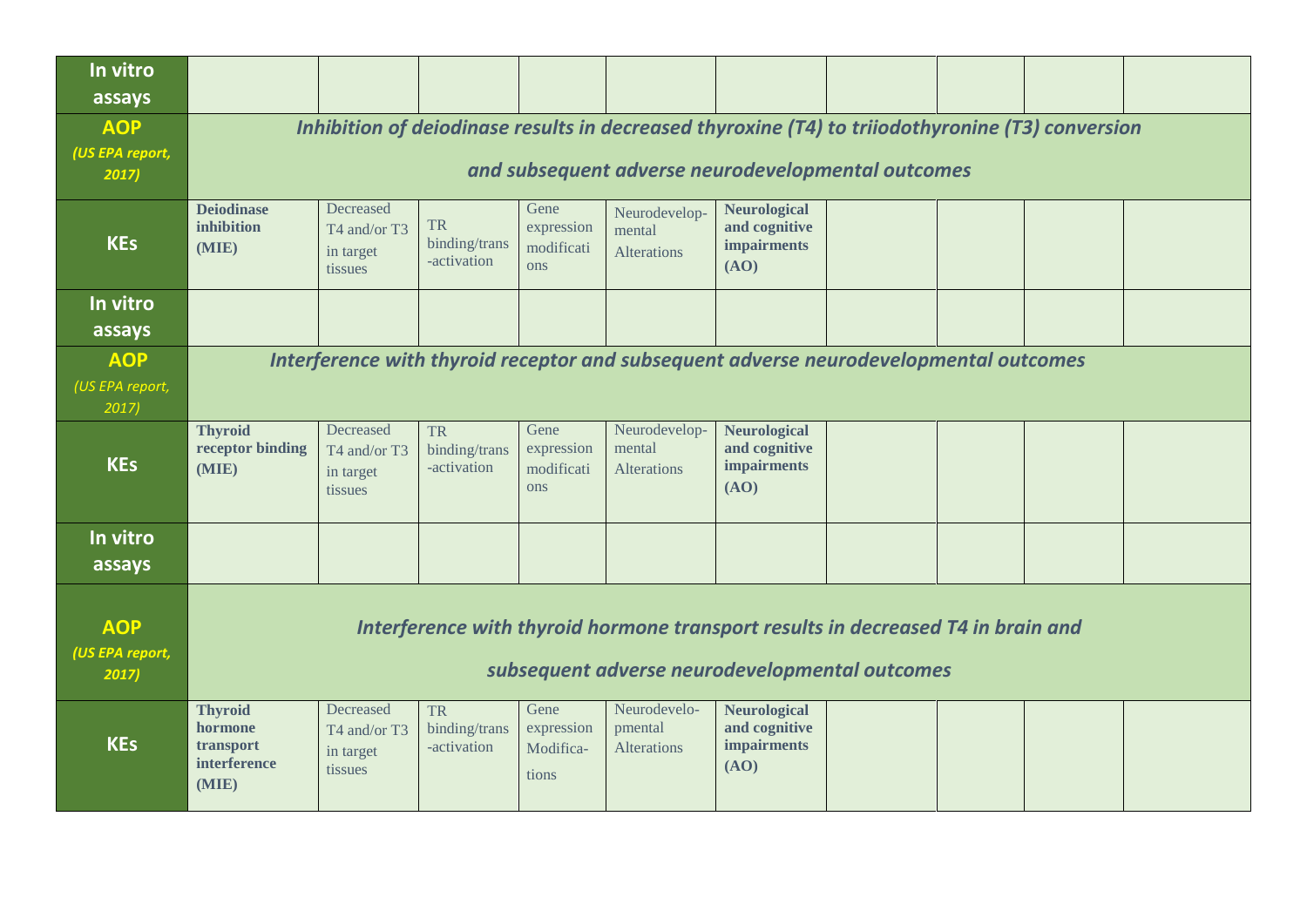| In vitro<br>assays                                                   |                                                                                 |                                                                                                                                                                                              |                                                |                                                  |                                                                 |                                                               |                                                                                              |                                                                                                  |  |  |  |  |
|----------------------------------------------------------------------|---------------------------------------------------------------------------------|----------------------------------------------------------------------------------------------------------------------------------------------------------------------------------------------|------------------------------------------------|--------------------------------------------------|-----------------------------------------------------------------|---------------------------------------------------------------|----------------------------------------------------------------------------------------------|--------------------------------------------------------------------------------------------------|--|--|--|--|
| <b>AOP III</b><br>(Cristina Suñol<br>In Bal-Price et al.,<br>2017)   |                                                                                 |                                                                                                                                                                                              |                                                |                                                  |                                                                 |                                                               | <b>Binding of antagonist to GABA A receptor results in hyperexcitability and convulsions</b> |                                                                                                  |  |  |  |  |
| <b>KEs</b>                                                           | <b>Binding of</b><br>antagonists to<br><b>GABAA</b><br><b>Receptor</b><br>(MIE) | Inhibition of<br><b>GABAA</b><br>Receptor                                                                                                                                                    | Reduced/<br>blocked CL <sup>-</sup><br>influx  | Reduced<br>inhibitory<br>signals                 | Disinhibition<br>of<br>Excitatory<br>pathways                   | Increased<br>excitatory<br>activity in<br>neuronal<br>network | Seizures/<br><b>Convulsions</b><br>(AO)                                                      |                                                                                                  |  |  |  |  |
| In vitro<br>assays                                                   |                                                                                 |                                                                                                                                                                                              |                                                |                                                  |                                                                 | Neuronal<br>network<br>formation and<br>function              |                                                                                              |                                                                                                  |  |  |  |  |
| <b>AOP IX</b><br>(Pamela J. Lein in<br>Bal-Price et al.,<br>$2017$ ) |                                                                                 | The interaction of non-dioxin-like PCBs with ryanodine receptors (RyRs) causes their sensitization affecting<br>neuronal connectivity that results in behavioral deficitsiBinding to RyRcits |                                                |                                                  |                                                                 |                                                               |                                                                                              |                                                                                                  |  |  |  |  |
| <b>KEs</b>                                                           | <b>Biding to RyRs</b><br>(MIE)                                                  | <b>RyRs</b><br>sensitization                                                                                                                                                                 | Altered<br>neuronal<br>calcium<br>oscillations | Activation<br>calcium<br>dependent<br>signalling | Altered<br>dendritic<br>arborization<br>and synapto-<br>genesis | Increased<br>neuronal<br>apoptosis                            | Altered<br>neuronal<br>networks and<br>pathways                                              | <b>Behavioral</b><br>deficits<br>(learning,<br>memory,<br>psychomo<br>tor,<br>attention)<br>(AO) |  |  |  |  |
| In vitro<br>assays                                                   |                                                                                 |                                                                                                                                                                                              |                                                |                                                  | Neurite length<br>and neurite<br>area,<br>Synapto-<br>genesis   | Viability,<br>cytotoxicity                                    | Neuronal<br>network<br>formation and<br>function                                             |                                                                                                  |  |  |  |  |
| <b>AOP</b><br>(outlined in von<br>Stackelberget al.,<br>2015)        | <b>Exposure to Mixtures of Metals and Neurodevelopmental Outcomes</b>           |                                                                                                                                                                                              |                                                |                                                  |                                                                 |                                                               |                                                                                              |                                                                                                  |  |  |  |  |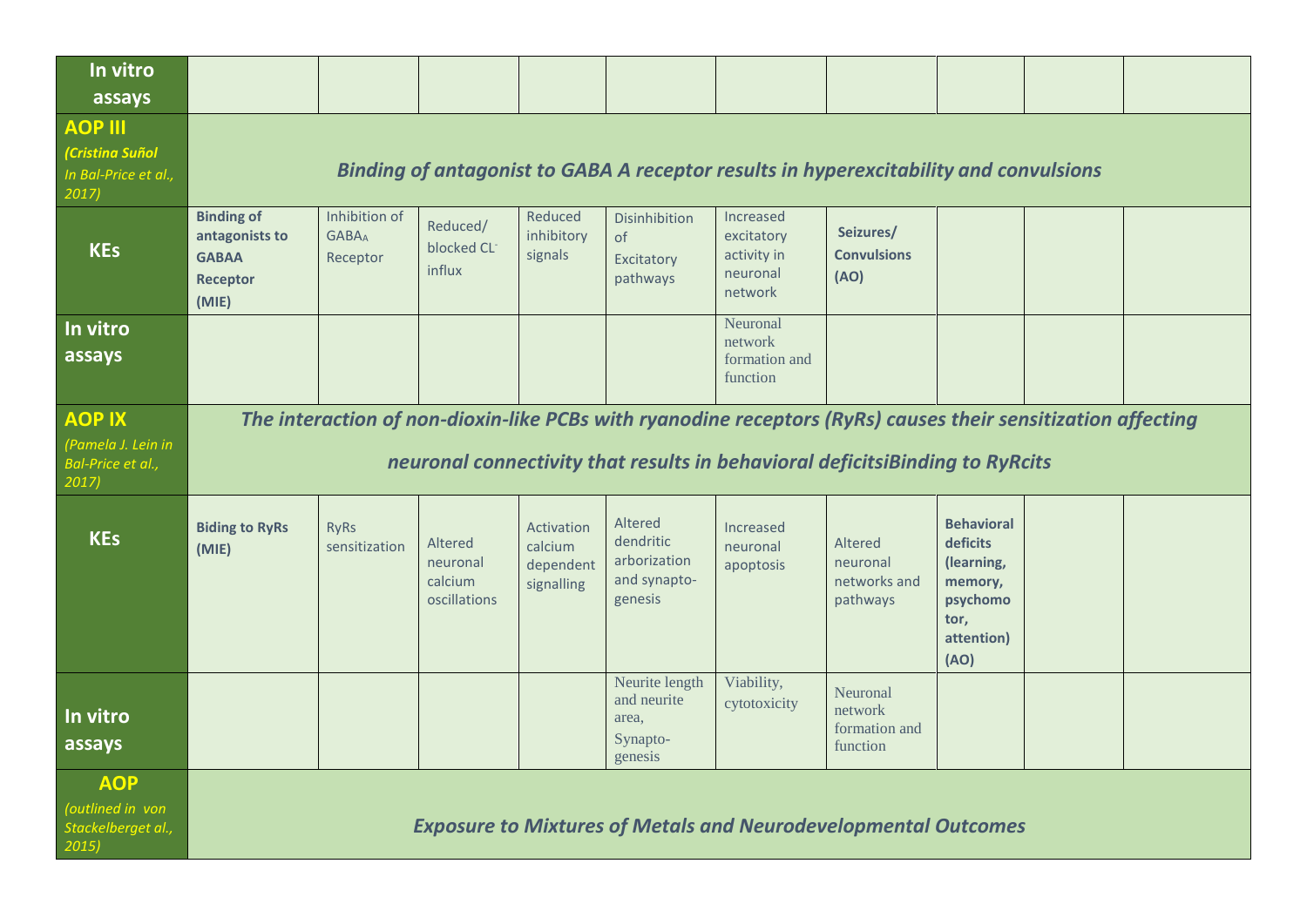| <b>KEs</b>                                      | <b>Activationof</b><br>MEK-ERK1/2 in<br><b>Astrocytes</b><br>(MIE)           | Calcium<br>Signaling              | <b>ROS</b><br>Generation<br>and<br>Oxidative<br><b>Stress</b>          | Apoptosis<br>in<br>Astrocytes                         | Neurotrans-<br>mitter Release                    | Learning and<br><b>Cognitive</b><br><b>Deficits</b><br>(AO)                           |  |  |
|-------------------------------------------------|------------------------------------------------------------------------------|-----------------------------------|------------------------------------------------------------------------|-------------------------------------------------------|--------------------------------------------------|---------------------------------------------------------------------------------------|--|--|
|                                                 |                                                                              |                                   |                                                                        | Viability,                                            |                                                  |                                                                                       |  |  |
| In vitro                                        |                                                                              |                                   |                                                                        | cytotoxiciy                                           |                                                  |                                                                                       |  |  |
|                                                 |                                                                              |                                   |                                                                        |                                                       |                                                  |                                                                                       |  |  |
| assays                                          |                                                                              |                                   |                                                                        |                                                       |                                                  |                                                                                       |  |  |
| <b>AOP</b>                                      |                                                                              |                                   |                                                                        |                                                       |                                                  |                                                                                       |  |  |
| (outlined in von<br>Stackelberget al.,<br>2015) |                                                                              |                                   |                                                                        |                                                       |                                                  | <b>Exposure to Mixtures of Metals and Neurodevelopmental Outcomes</b>                 |  |  |
| <b>KEs</b>                                      | <b>Multiple</b><br>potential events<br>for individual<br>metals<br>(MIEs)    | Mitochon-<br>drial<br>dysfunction | Reactive<br>oxygen<br>species/oxid<br>ative stress                     | Apptosis                                              | Synapse<br>impairment;<br>neurodegene-<br>ration | <b>Learning and</b><br><b>Cognitive</b><br><b>Deficits</b><br>(AO)                    |  |  |
|                                                 |                                                                              |                                   |                                                                        | Viability,                                            | Synapto-                                         |                                                                                       |  |  |
| In vitro                                        |                                                                              |                                   |                                                                        | cyto-                                                 | genesis/                                         |                                                                                       |  |  |
|                                                 |                                                                              |                                   |                                                                        | toxicity                                              | Viability,                                       |                                                                                       |  |  |
| assays                                          |                                                                              |                                   |                                                                        |                                                       | cytotoxicity                                     |                                                                                       |  |  |
| <b>AOP</b>                                      |                                                                              |                                   |                                                                        |                                                       |                                                  | Interference of a compound with the serotonin transporter and enzyme synthesis during |  |  |
| (outined in<br>Barenys et al.,<br>2020)         |                                                                              |                                   |                                                                        |                                                       |                                                  | brain development leading to decreased motor functions in children                    |  |  |
| <b>KEs</b>                                      | <b>Unknown</b><br><b>SERT interaction</b><br>and TPH<br>inhibition?<br>(MIE) | Depletion of<br>5HT               | Impaired<br>trophic 5HT<br>function<br>during<br>neurodeve-<br>lopment | KE3<br>KE 3.1,<br><b>KE 3.2, KE</b><br>3.n<br>unknown | Altered<br>neuroanatomi<br>cal structure         | <b>Decreased</b><br>motor<br>function in<br>children<br>(AO)                          |  |  |
| In vitro<br>assays                              |                                                                              |                                   |                                                                        |                                                       |                                                  |                                                                                       |  |  |